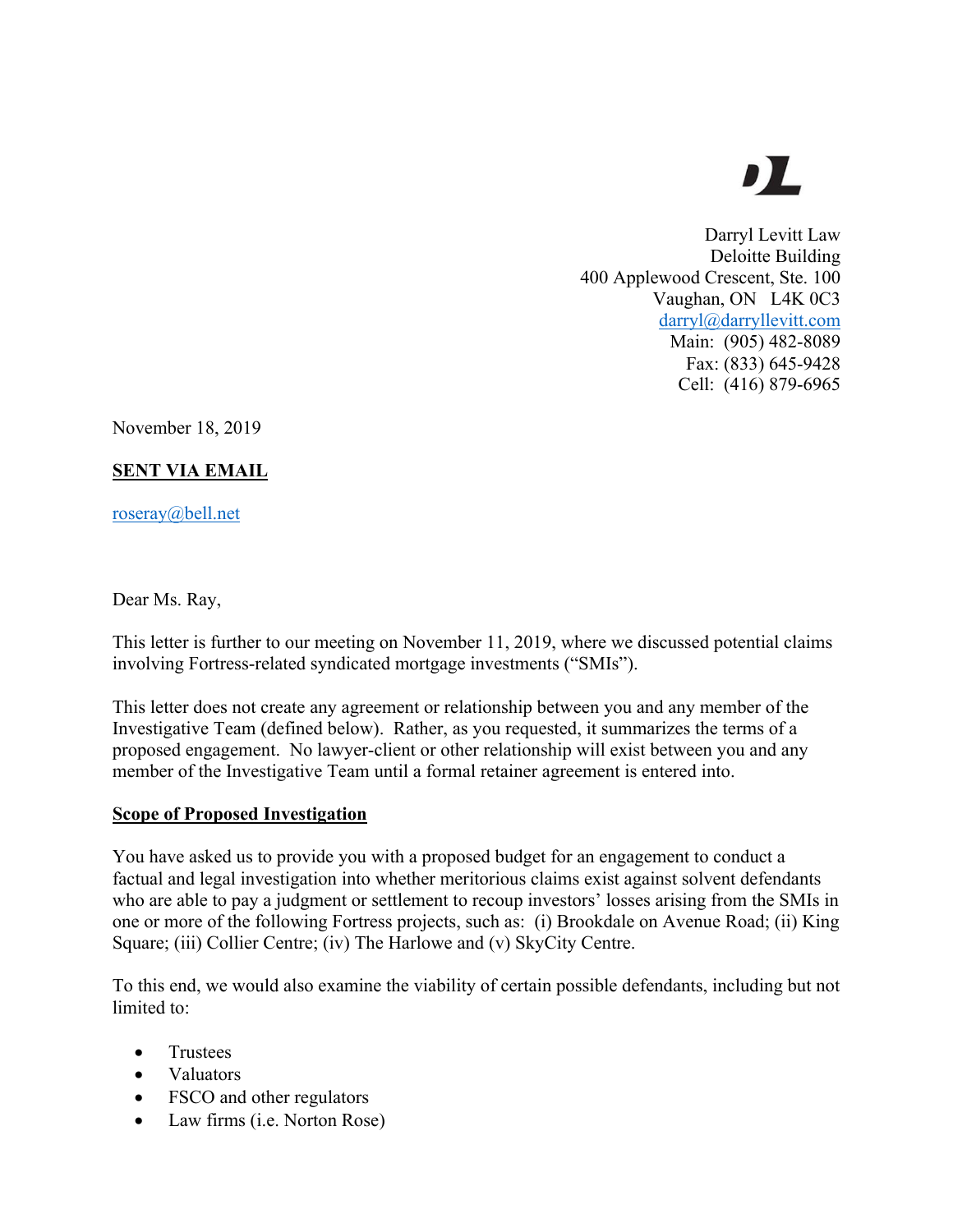• MGAs

As discussed, such an engagement would require \$50,000 to pay the fees of the following legal and investigative professionals:

• Darryl Levitt (lawyer; Darryl Levitt Law) - \$14,000 for overseeing and administration of investigation.

• Serge Kalloghlian & AJ Freedman (lawyers; Kalloghlian Professional Corporation) - \$18,000 to conduct the legal research and assessment on what would be the most viable target and strategy.

• Dave Oswald (forensic accountant, Forensic Restitution) - \$12,000 for reviewing financial statements of the various projects, determining where money was spent, as well as potential assets that may still exist, and the various critical players in the Fortress structure.

• Bruce Livesey (private investigator; i20 Research Inc.) - \$6,000 for gathering evidence such as pertinent documents, interviewing investors in the projects and Fortress insiders, researching Fortress's corporate structure, co-ordinating research and presenting material to the potential clients in a clear, concise manner.

(Collectively the "Investigative Team")

As you know, each member of the Investigative Team specializes in some aspect of investigating matters involving corporate wrongdoing. Each of them, to varying degrees, have already begun preliminary investigative work on a pro bono basis, but require payment to continue the work.

At the conclusion of the investigation, we expect to provide you with a report providing our opinion regarding:

- 1. The legal and practical viability of legal claims against different potential defendants; and
- 2. The available options by which you may pursue such claims (if any).

#### **No Assurance as to Opinion**

It must be emphasized that, while we hope that the investigation will uncover information that will aide in pursuing recovery of investor's losses relating to these projects, as well as additional Fortress-related projects, it is not possible to make any assurances that this will be the case. It is possible that our advice following the investigation is that there are no legally or practically viable claims against any solvent defendants.

#### **Limitation Periods**

Furthermore, the Investigative Team has not conducted a comprehensive assessment to determine whether any such claims may be time-barred due to the expiration statutory limitation periods. If it is subsequently determined that limitation period issues exist, this may render